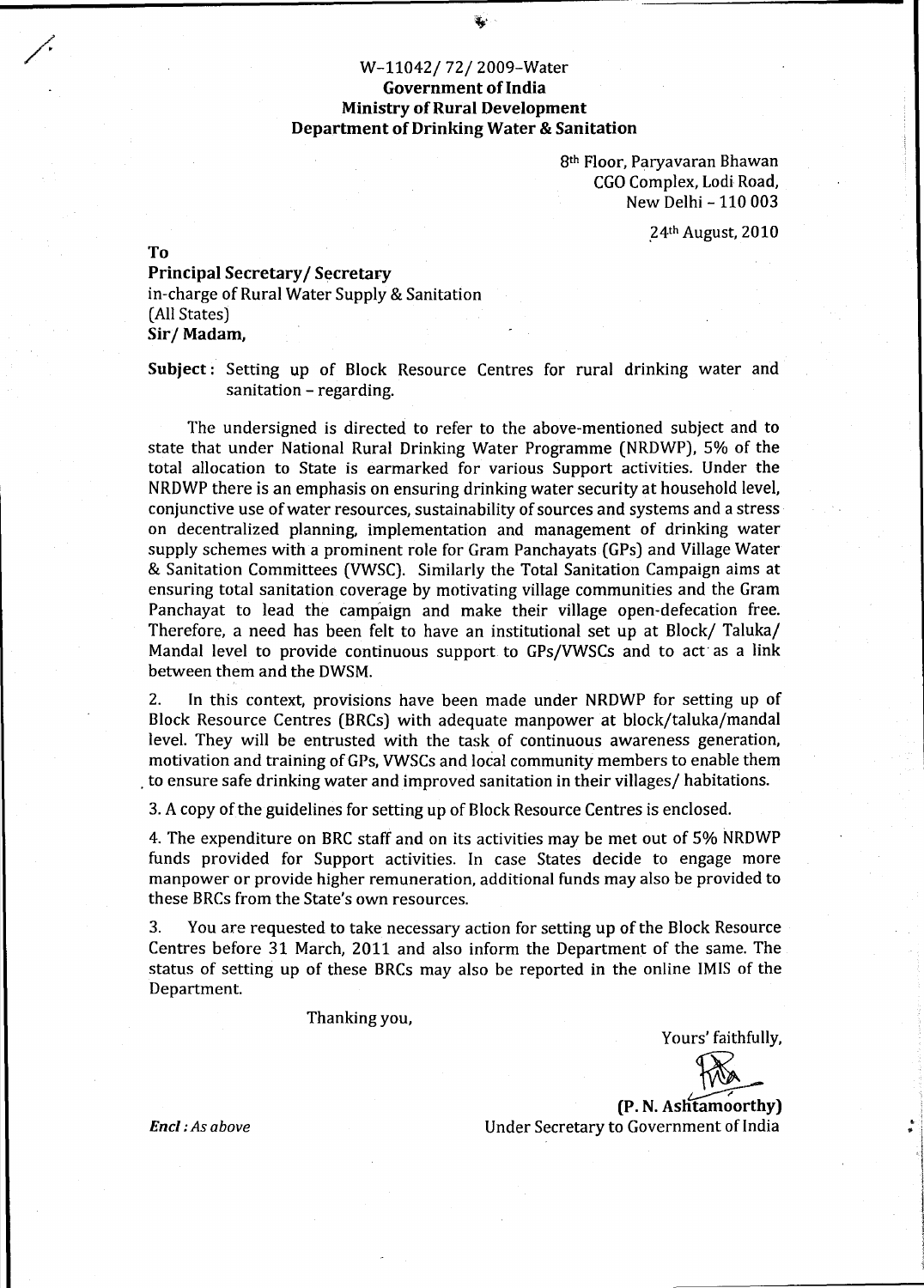# **Guidelines for setting up ofBlock Resource Centres (BRCs) for National Rural Drinking Water Programme (NRDWP) and Total Sanitation Campaign (TSC)**

**1. Introduction:** With the coming into effect of the National Rural Drinking Water Programme (NRDWP), there has been a shift in focus from mere coverage of habitations to drinking water security at household level and a shift from a supplydriven approach to a demand-managed approach. The Total Sanitation Campaign aims at ensuring total sanitation coverage by motivating village communities and the Gram Panchayat to lead the campaign and make their village open-defecation free. In ensuring adequate safe drinking water and sanitation to all households in rural areas on a long-term basis, Gram Panchayats and their Standing committee, viz. Village Water & Sanitation Committees (VWSCs) and Gram Sabhas have to play a critical role. NRDWP also aims at fully empowered, aware and skilled Gram Panchayats capable of planning, implementation, operation, maintenance and management of water supply at village levels.

In order to ensure that GPs/ VWSCs develop understanding of the rural drinking water supply and sanitation programmes, and are empowered to shoulder their responsibilities, they need to be provided with continuous support in terms of creating awareness, training and handholding on various aspects of drinking water supply and sanitation.

**2. Strategy - Block Resource Centres:** The role of Block Panchayats in. rural drinking water and sanitation sector needs to be strengthened to provide guidance, support and monitor water supply and sanitation status in villages. Block Panchayat is the ideal unit for providing support as it is nearer to the Gram Panchayats than the Zilla Panchayat. To achieve this objective, Block Resource Centres (BRC) shall be the institutional set up at the block level to provide continuous support in terms of awareness generation, motivation, mobilisation, training and handholding to village communities, GPs and VWSCs. The BRC will serve as an extended delivery arm of the District Water & Sanitation Mission in terms of software support and act as a link between it and the GPs/ VWSCs/ village communities.

Capacity building and generating awareness among the village community on various aspects of safe drinking water by BRCs will be the first step in improving their understanding to achieve drinking water security in terms of quantity and quality. It will also help the villages in achieving Nirmal Gram status, sustaining and building on it with effective and low cost management of solid and liquid wastes.

**3. Functions of BRCs:** The BRC shall be responsible for following functions:

- i.) Helping the village community in formation of VWSCs in all villages;
- ii.) Taking up awareness generation and development communication activities among GP and VWSC members and the village community

 $\frac{1}{2}$ 

**a** *XLS*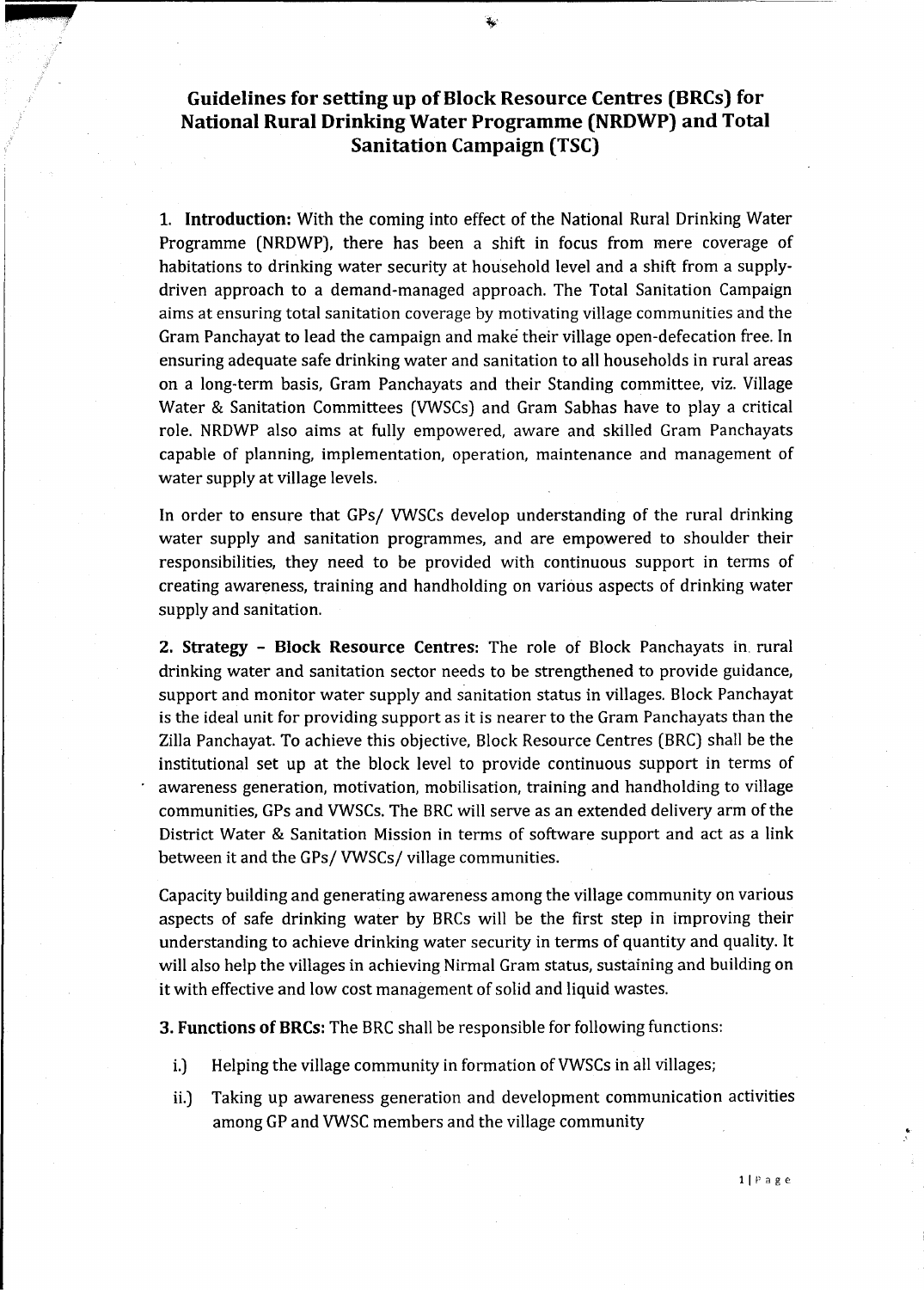- iii.) Conducting training courses at block and village level for members of VWSCs and GPs and other grassroots level workers in the village (ASHA worker, Anganwadi worker, schoolteachers, self-help groups, Mahila and Yuvak mandals etc.) on various aspects of water and sanitation. This can be through classroom training, hands on support in villages and exposure visits.
- iv.) Preparing an Annual Activities Calendar mainly focusing on IEC and training activities and will be responsible for its implementation.
- v.) Helping the GPs/ VWSCs in baseline surveys, sanitary survey of drinking water sources and systems falling within their jurisdiction;
- vi.) Helping the village community/ VWSCs/ GPs in preparation of their Village Action Plan and its approval by the Gram Sabha;
- vii.) Guiding VWSCs in implementing and monitoring the works relating to water supply schemes and sanitation as envisaged in the Village Action Plan;
- viii.) Coordination and follow up with grassroots level Workers trained in water quality monitoring and surveillance and ensuring that they take up water quality testing and surveillance activities;
- ix.) Interacting regularly with Panchayats, ASHA workers, anganwadi workers, Self help groups, Mahila and Yuvak mandals to ensure that issues relating to water supply, quality and sanitation get regular attention;
- x.) Visiting schools to deliver talks to sensitize teachers and students to adopt improved hygiene practices, improved sanitation and safe handling of water to keep it potable.
- xi.) Helping in conducting social audits

**4** *'-4*  <sup>~</sup>

- xii.) Coordinating with water quality testing laboratories for water quality testing, reporting to villages, cautioning the GPs/ VWSCs/ PHEDs to take effective steps for maintaining potability and guiding on remedial steps.
- xiii.) Assisting in gathering information for updating habitation status on the IMIS.

**4. Role of Block Panchayats in BRCs:** The BRCs will be under the administrative control and supervision of Block Panchayats. In case, BRC is run by an NGO, similar reporting arrangements will be followed. BRC shall be supervised by the DWSM at the district level. It shall function according to the Plan approved by the DWSM. The Block Panchayat will supervise the BRCs to ensure that the functionaries carry out their activities in accordance with the Plan formulated by the Block Panchayat and approved by the DWSM.

**5. Location of BRC:** The BRC shall be located in the office of the Block Panchayat. However, the Cluster Coordinators shall, as far as possible, be located in their respective clusters.

**6. Staffing of BRCs:** All functionaries of BRC will be hired by the DWSM through an NGO or an outsourcing agency to provide specific services on contract basis, renewable on a yearly basis, following the process laid down by the SWSM and will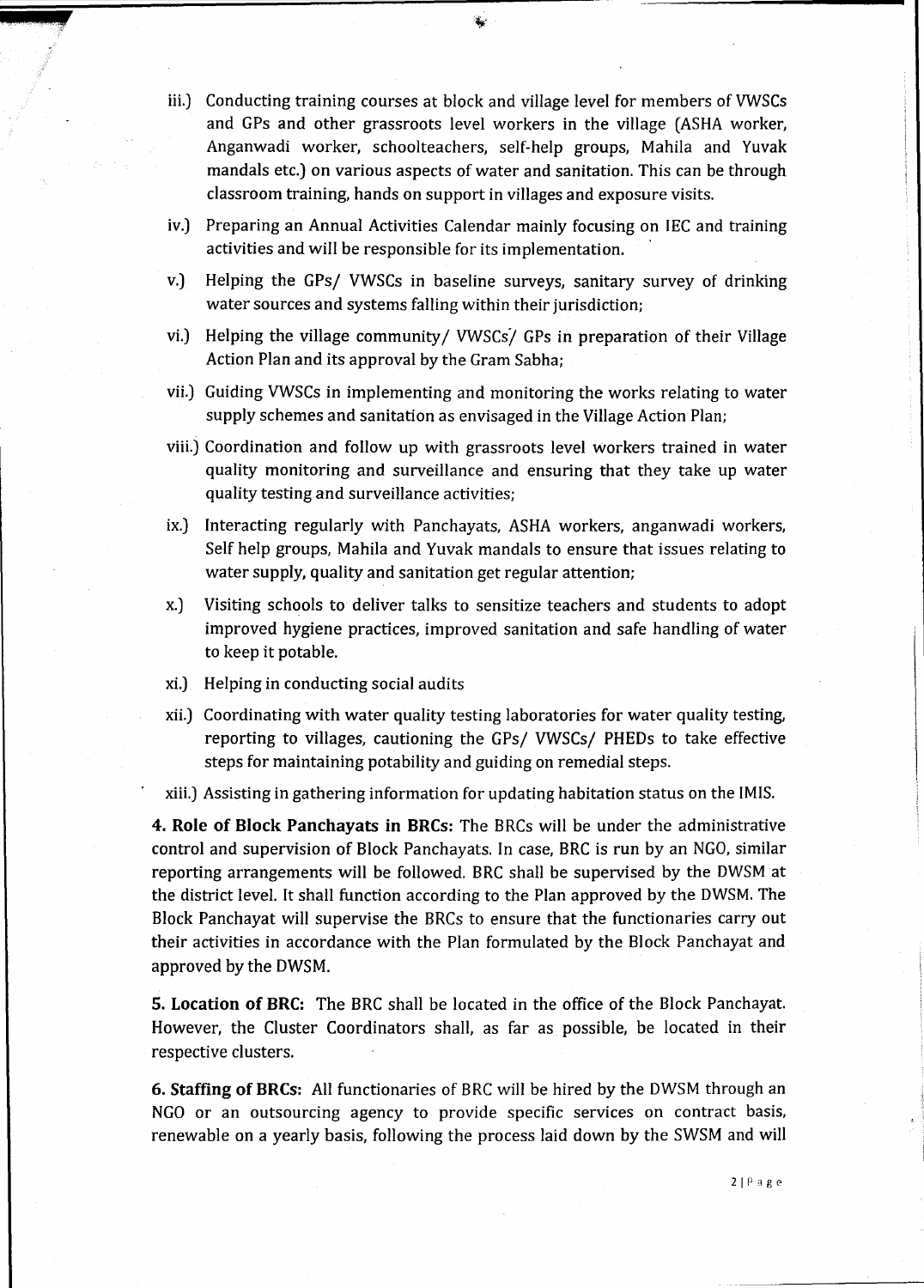be paid a consolidated remuneration. The running of BRCs can also be outsourced by the SWSM to reputed NGOs. To achieve economy of scale, it will be desirable that in a district, all BRCs are managed by a single NGO/out-sourcing agency that can be given upto 12% of the total expenditure as service remuneration or overhead (including service tax).

The BRC functionaries engaged will have the following educational qualifications, experience, age limit and remuneration:

| S.<br>No. | <b>BRC</b><br>functionary   | <b>Minimum Educational</b><br>qualification<br>experience                                                                                            | Age limit                                                                                                   | <b>Monthly</b><br>remunerat<br>ion | <b>Mobility</b><br><b>Allowance</b>             |
|-----------|-----------------------------|------------------------------------------------------------------------------------------------------------------------------------------------------|-------------------------------------------------------------------------------------------------------------|------------------------------------|-------------------------------------------------|
| 1.        | <b>Block</b><br>Coordinator | Graduate in mass<br>communication/social<br>sciences/ rural studies<br>with two years<br>experience of working on<br>VWSC/WQM&S/<br>Sanitation, etc. | Between 25-<br>35 years.<br>Upper age<br>limit<br>relaxable in<br>case of ex-<br>servicemen<br>to 45 years. | Rs. $5,000$ /-                     | Rs. 125 per<br>full day of<br>village<br>visit* |
| 2.        | Cluster<br>Coordinator      | Graduate in mass<br>communication/social<br>sciences/ rural studies<br>with one year<br>experience of working on<br>VWSC/WQM&S/<br>Sanitation, etc.  | Between 25-<br>30 years.<br>Upper age<br>limit<br>relaxable in<br>case of ex-<br>servicemen<br>to 45 years. | Rs. 4,500 /-                       | Rs. 100 per<br>full day of<br>village<br>visit* |

## 6.1 Qualifications, experience and remuneration of BRC functionaries

\*Number of days of village visit should be between 10-15 days in a month. They should attend evening meetings in the villages, preferably with night stay. Field visit of less than 8 hours will be counted as half a day and 50% of the mobility allowance will be paid.

### 6.2 Number of functionaries:

144

There shall be 2-4 functionaries in the BRC depending on the population of the block as per the following scale. The Gram Panchayats in the Block should be formed into 2, 3 or 4 clusters as the case may be and distributed among the BRC functionaries for handholding.

- i.) Population of block as per 2001 Census (70,000 or less) 2 functionaries viz. Block Coordinator and Cluster Coordinator.
- ii.) Population of block as per 2001 Census (between 70,000 to 1.5 lakh) 3 functionaries viz. Block Coordinator and two Cluster Coordinators.
- iii.) Population of block as per 2001 Census (more than 1.5 lakh) 4 functiona ries viz. Block Coordinator and three Cluster Coordinators.

 $\mathbf{f}_\mathrm{g}$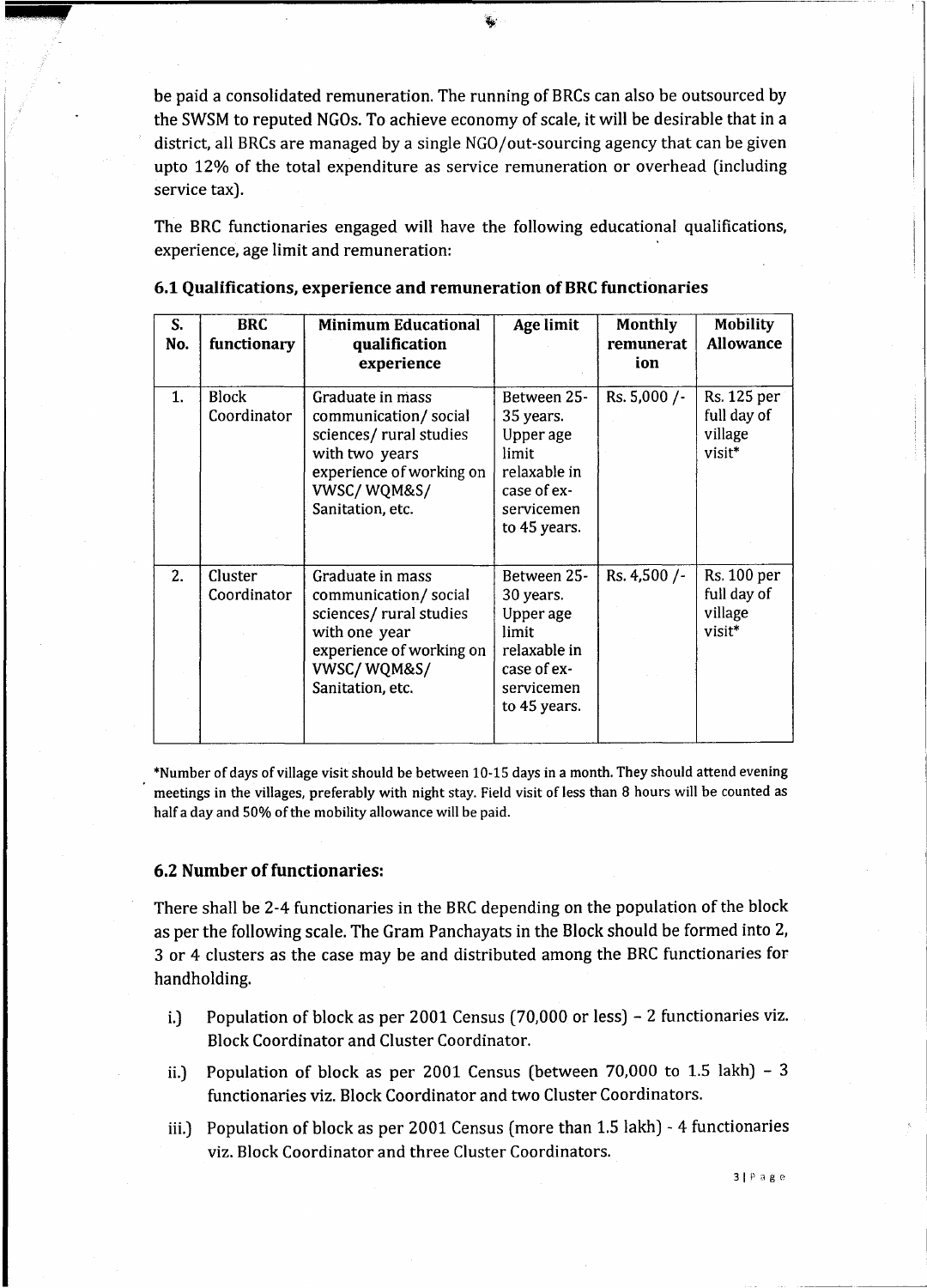iv.) In case of Andhra Pradesh since the number of blocks are 1099 out of 6442 blocks in the entire country, one Coordinator per block will be allowed.

Based on the need and the State's plan to converge other activities at the BRC level, States can enhance the qualifications, experience or remuneration of the BRC functionaries. However, the additional expenses will be borne by the State Government out of their own resources. SWSM shall fix financial outlays for functionaries, contingencies and other activities for each BRC within the overall Support activities fund. The Department of Drinking Water and Sanitation, Government of India shall not bear any liability insofar as the service conditions or tenure of the BRC functionaries is concerned. The decisions regarding selection, service conditions, continuation are the sole responsibility of the respective State Government.

**7. Selection process:** The SWSM should decide the specific qualification and evaluation criteria, mode of selection, etc. In the case of selection of NGOs, those who have been registered for at least 3 years; already working in water & sanitation / health/ rural development/ water resource development/ forest management, etc.; having sufficient domain knowledge and expertise of the sector, may be given preference. In case, it is decided to run the BRCs with functionaries engaged from outsourcing agencies, the SWSM may lay down a transparent and objective process for the selection of the outsourcing agency and functionaries at the district level.

The selection of the NGO or the Outsourcing agency should be through a State level Selection Committee, preferably, headed by the Secretary of the State in-charge of the Rural Water Supply and Sanitation with representation from Government of India. Similarly, after the selection of the NGO and the outsourcing agency, in the selection of the functionaries by the NGOs or the outsourcing agency at the district or block levels, proper representation of the State/ District administration may be kept.

**8. Roles & responsibilities:** Each BRC shall be headed by a Block Coordinator . . Other members of the team shall report to the Block Coordinator. The following role and responsibilities shall be assigned to the members of the BRC.

#### **8.1 Block Coordinator:**

**ikli.ZUlkf** 

- i.) Carrying out all functions of the BRC listed in para 3.
- ii.) Doing fieldwork in the Gram Panchayats assigned.
- iii.) Handling matters relating to community mobilization in drinking water and sanitation;
- iv.) Helping the Gram Sabhas in selecting/electing VWSCs in all villages in the block, opening of the Bank account, etc. coordinating with PHED officers incharge of rural water supply and sanitation;
- v.) Training VWSC/ GP members about planning, implementation, operation and maintenance of water supply systems, keeping water quality surveillance, maintaining sanitation facilities, etc.;
- vi.) Assisting GPs/ VWSCs to operate and maintain their water supply systems;

4IPage

 $\mathbf{L}$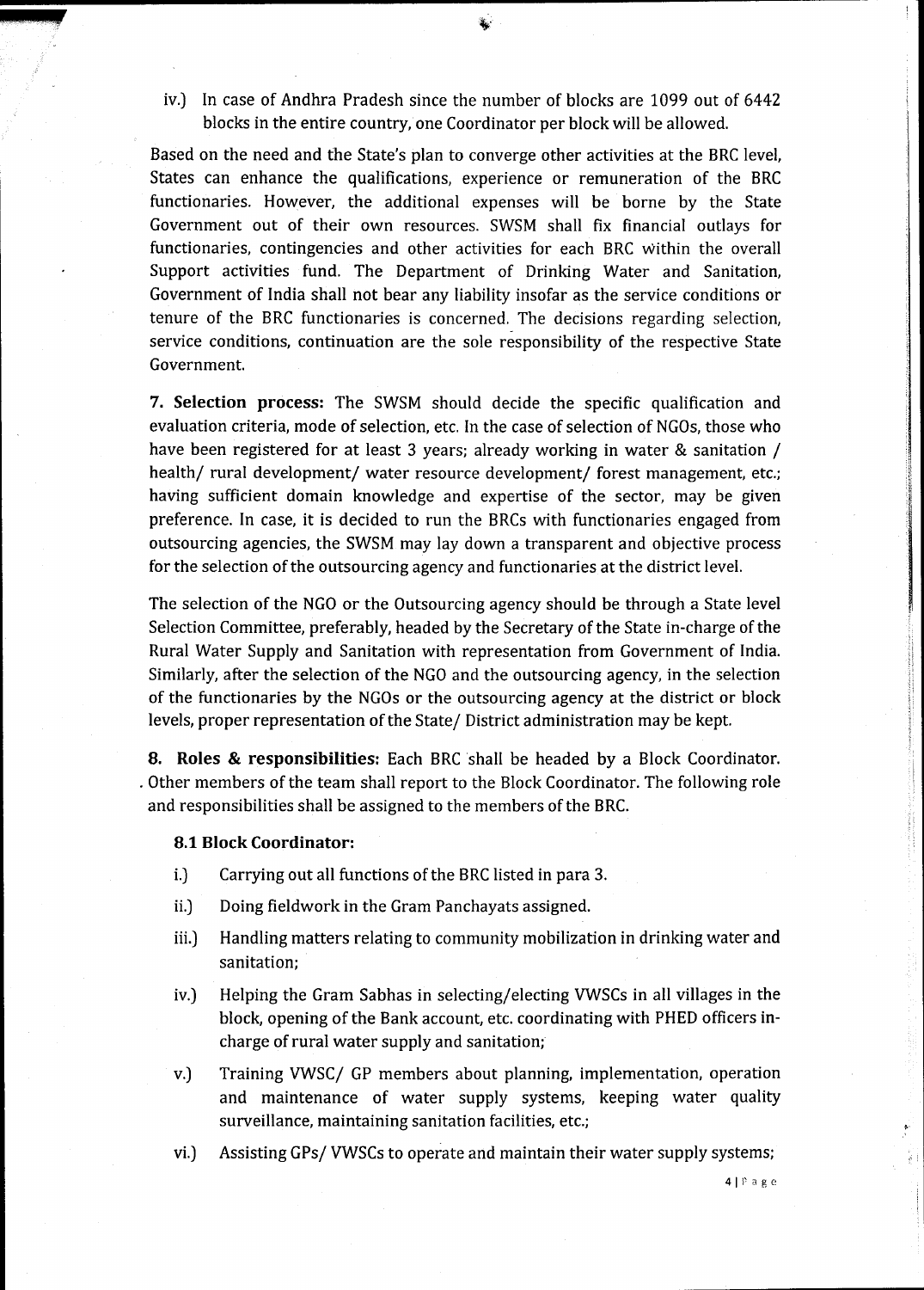vii.) Getting water samples tested in the water quality testing laboratory and reporting the results to village community/ GPs, VWSCs;

 $\mathbf{z}_2$ 

- viii.) Distribution of chlorine tablets if so decided by the Public Health authorities;
- ix.) Coordinating and exchange of information to and from the block level engineer to the block-level health officer for taking corrective action in cases of incidence of water and sanitation related diseases.
- x.) Documenting case studies and success stories from villages
- xi.) Handling day-to-day accounting of BRC-expenditure

## 8.2 **Cluster Coordinator**

i.) Carrying out all roles and responsibilities listed out for the Block Coordinator except handling accounting of BRC expenditure.

**9. Training:** After selection a 4-week induction-training programme should be ' provided to BRC functionaries to orient and update their knowledge, build capacity and improve skills. The focus should be given on developing their communication skills for dealing with the village community. The training should be so conducted that they become sensitized about the conjunctive use of water which includes quality monitoring and surveillance. They should also have a pro-Panchayat bias and should get proper exposure to the PRis. After the training, they should be able to explain the basic features of linkages between health, illness, personal and community hygiene practices, safe drinking water, sanitation, safe handling of water, protection of drinking water sources, etc. BRC functionaries should also be informed about the approaches followed in the sector so that they can transfer this knowledge to GPs/ VWSCS/ village community. A generic module will be prepared by Department of Drinking Water and Sanitation and shared with the States. The State Key Resource Centers (KRCs) should prepare the region specific training modules . based on the generic module and the Training Needs Assessment. The Department of Drinking Water and Sanitation will provide guidance to the KRCs in preparing these modules. The State KRCs should organise the induction training at the district level. Atleast two weeks of the induction training should consist of village stay and on-thefield training. The tenure of the selected BRC functionaries shall commence on the first day of the induction training. Only those trainees who successfully complete the induction training should be engaged on duty. Every month, a one-day review cum refresher training meet should be held at the district level by the DWSM to acquaint them with new developments and to foster attitudinal changes among them.

**10. Financing BRCs:** Expenditure on the functionaries, contingencies and activities of the BRC are to be met out of 5% NRDWP allocation for Support activities. BRC shall work in collaboration with block level staff of other programmes like NRHM, Block Resource Centre of SSA, MNREGS, ICDS, etc. and not as a standalone entity. Training and IEC activities under programmes like TSC, NRHM, ICDS, etc. shall be dovetailed with BRC activities and convergence of efforts achieved. State Government may also provide additional resources from their own funds to the BRCs.

i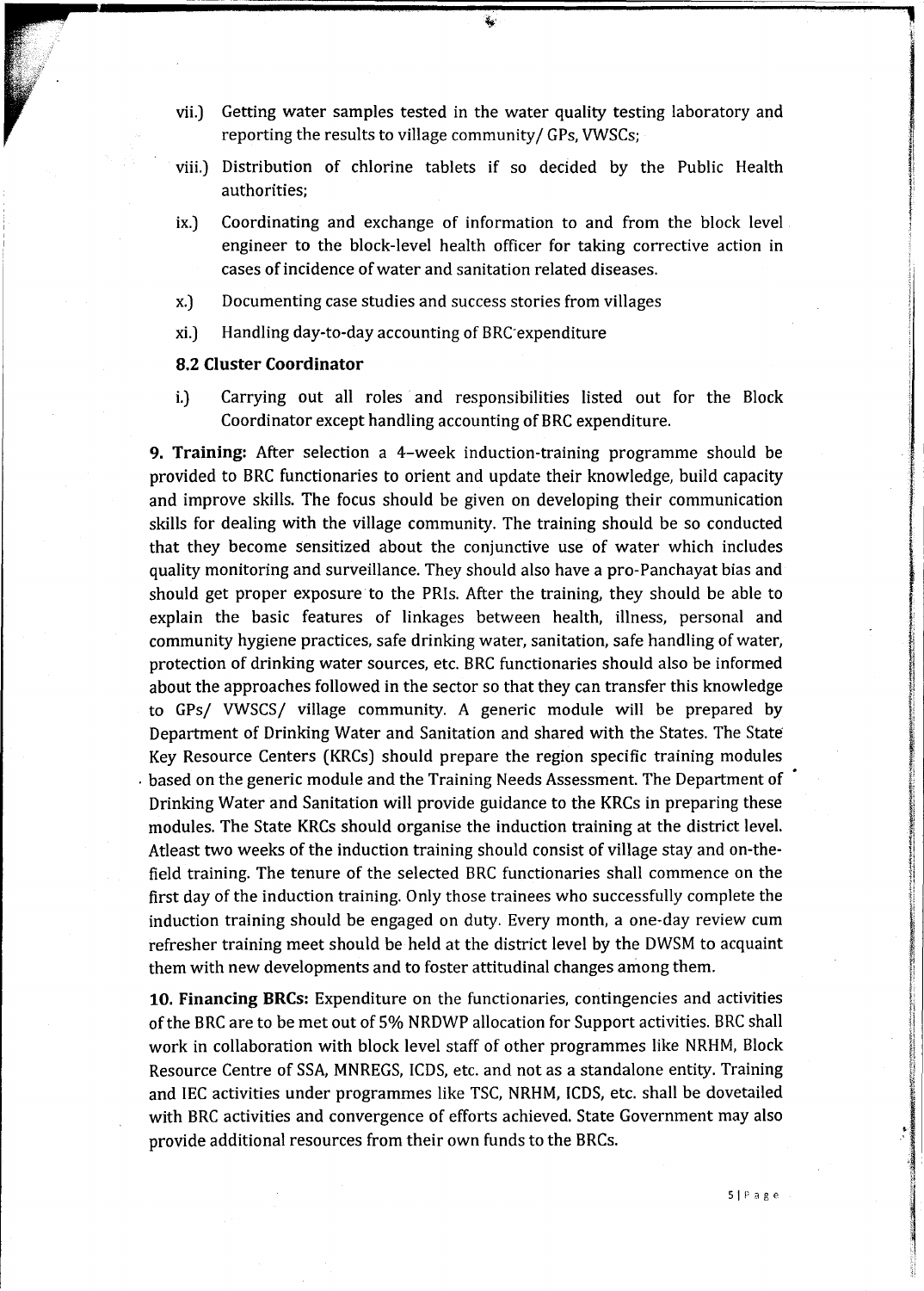The officer in-charge of rural water supply and/or CEO, ZP shall ensure that sufficient funds are available at the appropriate level for payment to the NGOs or outsourcing agencies for payment of remuneration and allowances to the BRC functionaries and that these are actually paid to them before  $7<sup>th</sup>$  day of every month without fail.

A suitable reporting software will be developed and provided by Department of Drinking Water and Sanitation for keeping the BRC accounts and for reporting on their physical and financial performance on the Integrated Manage'ment Information System of the Department.

**11. Outputs of BRCs:** The SWSM shall quantify the targeted outputs from each DWSM in terms of the following success indicators at the beginning of every year for the year. In turn the DWSM shall quantify the targeted outputs for each BRC against the same indicators. The DWSM is advised to converge IEC and training activities under NRDWP, TSC, NRHM, SSA, ICDS etc. at the district level so that the messages given under these different programmes cover the aspects of safe water, safe sanitation, hygiene, health and nutrition and the activities in the villages are spread out over the targeted villages. :

i.) Number of village visits done

**d!l ullJ** 

- ii.) Number of VWSCs formed all villages
- iii.) Number ofVWSCs A/c opened- for all VWSCs
- iv.) Number of Gram Sabhas in which BRC functionaries participated and talked about water, sanitation and hygiene issues
- v.) Number of schools visited and sensitization/ awareness talks given
- vi.) Number of anganwadis visited and workers sensitized
- vii.) Number of trainings conducted at a) village level b) block level for i) VWSC members ii) GP members iii) other grassroots level workers
- viii.) Number of mandays of training provided at a) village level b) block level to i) VWSC members ii) GP members iii) other grassroots level workers
- ix.) Number of villages where water quality testing is done by using kits and number of times such tests carried out for all drinking water sources -each drinking water source to be tested minimum 2 times in a year

**12. Role of DWSM:** The DWSM shall monitor the overall functioning and activities of the BRCs and provide necessary guidance to them. It shall ensure training of BRC functionaries, training materials, IEC materials, etc. As per the Annual Action Plan approved by the Block Panchayat and then by the DWSM, the BRC shall prepare a monthly activity plan and put it in the public domain, especially outside the BRC on a notice board. The same shall be approved by the Block Panchayat and monitored on a monthly basis in the Block Panchayat and DWSM meetings. The DWSM shall release funds from the NRDWP Support component to the Block Panchayats for funding the staff expenses, administrative expenses and activities of the BRCs. It shall ensure that the BRC functionaries are paid before  $7<sup>th</sup>$  day of every month without fail.

6IPage